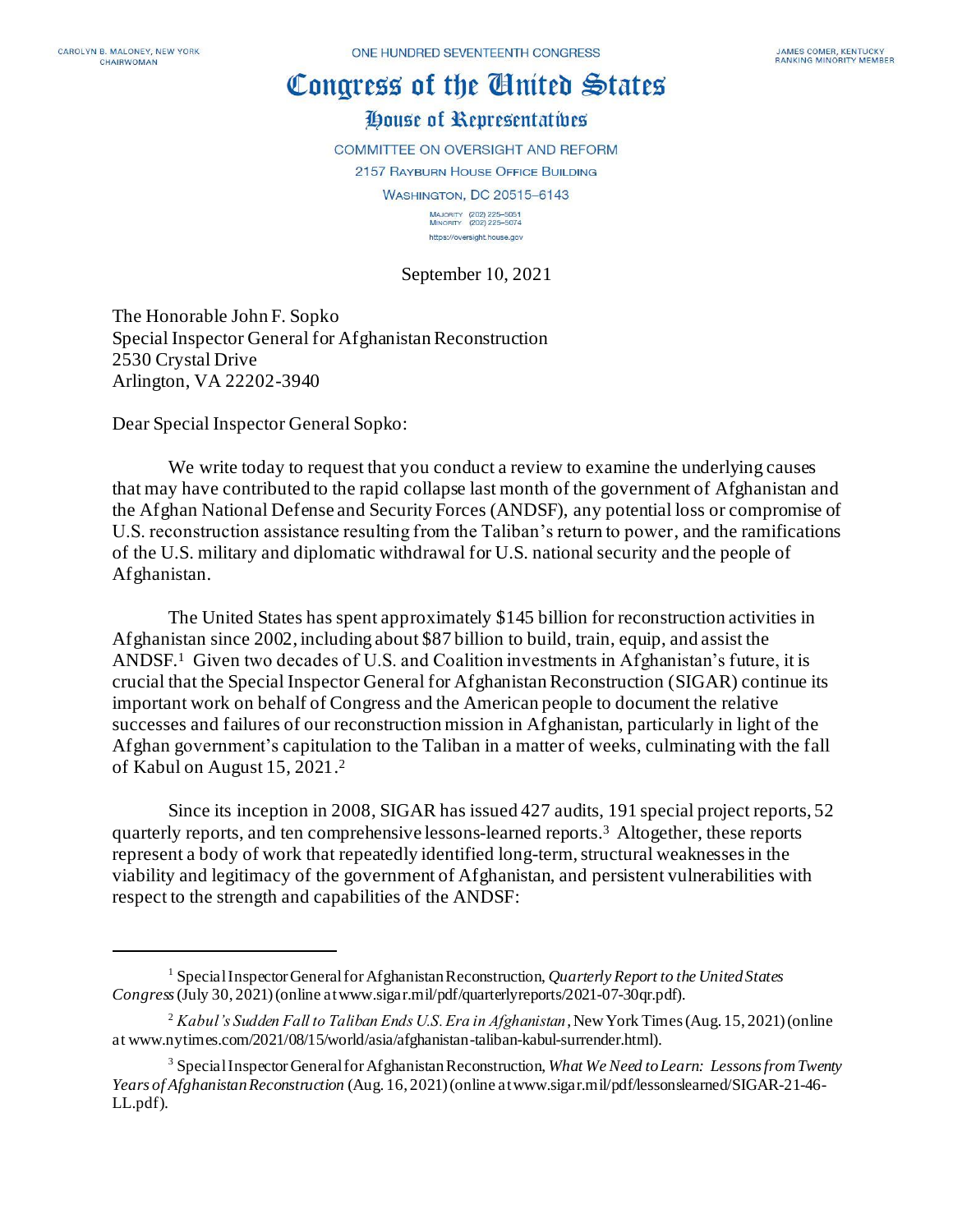The Honorable John F. Sopko Page 2

- In its first quarterly report to Congress after you assumed the role of Special Inspector General in 2012, SIGAR cautioned that "a decade of struggle and bloodshed—and more than \$89 billion of U.S. appropriations for Afghan reconstruction—has not cleared the landscape of serious problems." SIGAR also noted that "[t]he Afghan government does not have sufficient revenue to pay for its security forces" and would rely heavily on the United States and international community to subsidize those costs through at least 2024.<sup>4</sup>
- In 2014, SIGAR released its first "High-Risk List" report warning that "limited institutional and human-capital capacity in Afghan institutions" and "widespread corruption in Afghan society and government entities" were undermining U.S. reconstruction programs in Afghanistan.<sup>5</sup>
- Two years later, SIGAR reported that endemic corruption in Afghanistan had "undermined the U.S. mission in Afghanistan by fueling grievances against the Afghan government and channeling material support to the insurgency." The report continued:

The U.S. government was slow to recognize the magnitude of the problem, the role of corrupt patronage networks, the ways in which corruption threatened core U.S. goals, and that certain U.S. policies and practices exacerbated the problem.<sup>6</sup>

- In a September 2017 report, SIGAR found that "[c]orruption by ANDSF officials, at all institutional levels, has degraded security, force readiness, and overall capabilities" and that the U.S. and Coalition forces provided the ANDSF with "equipment that surpassed the ANDSF's resources and capacity to maintain." SIGAR found that these limitations "directly and negatively impacted ANDSF combat readiness and effectiveness."<sup>7</sup>
- Just before the collapse of the Afghan government, SIGAR produced a "Lessons Learned" report, which concluded that the U.S. government "continuously struggled to develop and implement a coherent strategy for what it hoped to achieve" in Afghanistan; "consistently underestimated the amount of time required to rebuild Afghanistan, and created unrealistic timelines and expectations

<sup>4</sup> Special Inspector General for Afghanistan Reconstruction, *Quarterly Report to Congress*(Jul. 30, 2012) (online at www.sigar.mil/pdf/quarterlyreports/2012-07-30qr.pdf).

<sup>5</sup> Special Inspector General for Afghanistan Reconstruction, *High-Risk List* (Dec. 2014) (online at www.sigar.mil/pdf/spotlight/High-Risk\_List.pdf).

<sup>6</sup> Special Inspector General for Afghanistan Reconstruction, *Corruption in Conflict: Lessons from the U.S. Experience in Afghanistan* (Sept. 2016) (online at www.sigar.mil/pdf/lessonslearned/SIGAR-16-58-LL.pdf).

<sup>7</sup> Special Inspector General for Afghanistan Reconstruction, *Reconstructing the Afghan National Defense and Security Forces: Lessons from the U.S. Experience in Afghanistan* (Sept. 2017) (online at www.sigar.mil/pdf/lessonslearned/SIGAR-17-62-LL.pdf)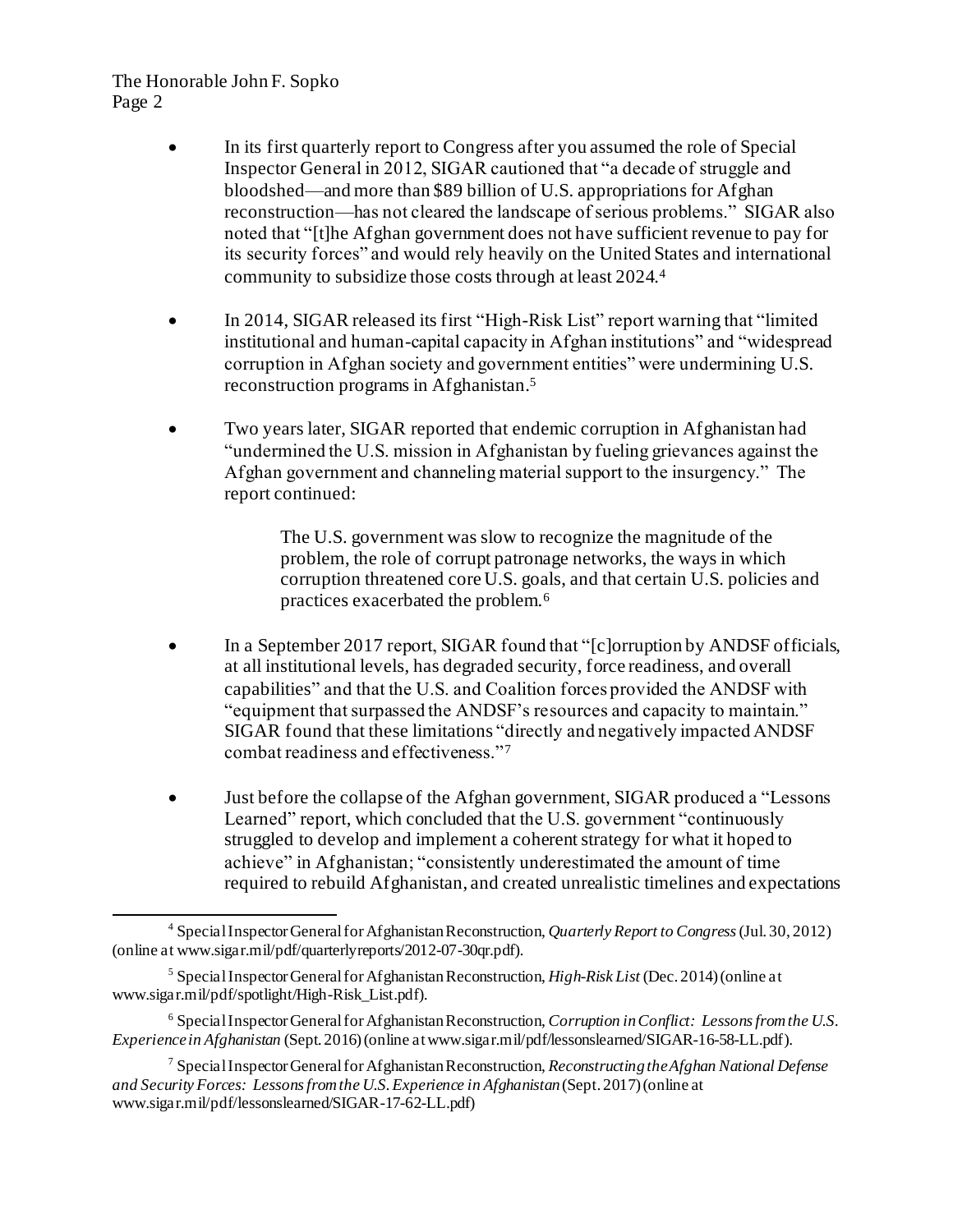The Honorable John F. Sopko Page 3

> that prioritized spending quickly," which in turn exacerbated corruption; and "did not understand the Afghan context and therefore failed to tailor its efforts accordingly."<sup>8</sup>

In light of the collapse of the government of Afghanistan and the Taliban's return to power, it is imperative to conduct a complete and thorough accounting of the U.S. reconstruction mission in Afghanistan.

For these reasons, we respectfully request that SIGAR examine the following matters:

- 1. The collapse of the government in Afghanistan, including:
	- a. The factors that contributed to the dissolution of the government of Afghanistan in August 2021, and any chronic weaknesses that undermined the government's authority or legitimacy since 2002; and
	- b. The relative success or failure of U.S. reconstruction efforts to build and sustain Afghan governing institutions since 2002.
- 2. The collapse and dissolution of the ANDSF, including:
	- a. The underlying causes that contributed to the rapid dissolution of the ANDSF in August 2021, and any chronic weaknesses in the strength and capabilities of the ANDSF since 2002;
	- b. To the extent practicable, an accounting of all U.S. assistance provided to build, train, advise, and equip the ANDSF since 2002;
	- c. To the extent practicable, an accounting of the total number of ANDSF personnel trained and equipped through U.S. reconstruction programs since 2002 and the current status of these personnel; and
	- d. The relative success or failure of U.S. reconstruction efforts to build, train, advise, and equip the ANDSF.
- 3. Continued risks to U.S.-funded reconstruction assistance in Afghanistan, including recommendations or suggestions to address these risks:
	- a. The current status of U.S. funding appropriated or obligated for reconstruction programs in Afghanistan, including on-budget assistance and any contracts that remain active or pending;

<sup>8</sup> Special Inspector General for Afghanistan Reconstruction, *What We Need to Learn: Lessons from Twenty Years of Afghanistan Reconstruction* (Aug. 16, 2021) (online at www.sigar.mil/pdf/lessonslearned/SIGAR-21-46- LL.pdf).